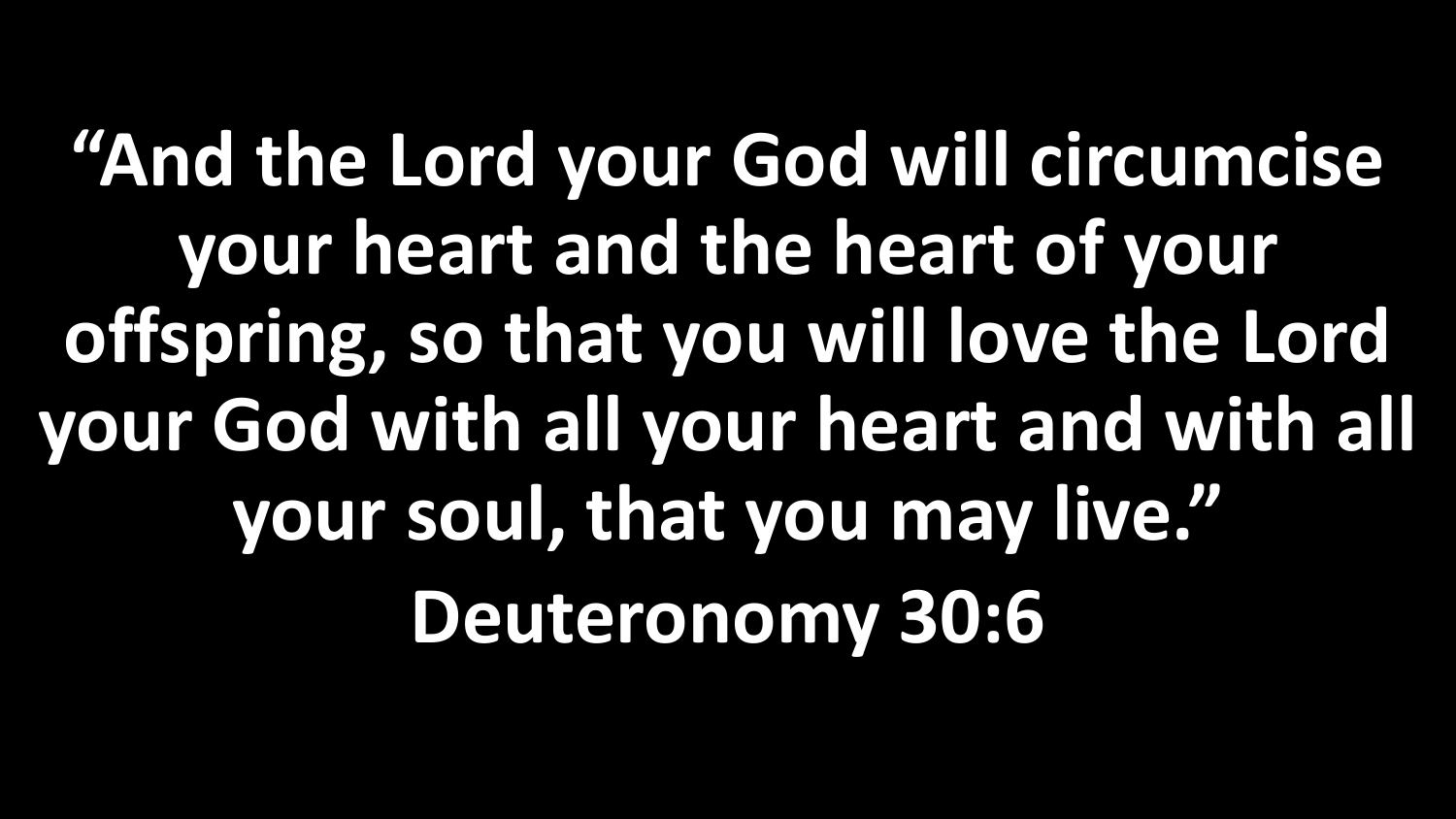**"For this is the covenant that I will make with the house of Israel after those days, declares the Lord: I will put my law within them, and I will write it on their hearts. And I will be their God, and they shall be my people." Jeremiah 31:33**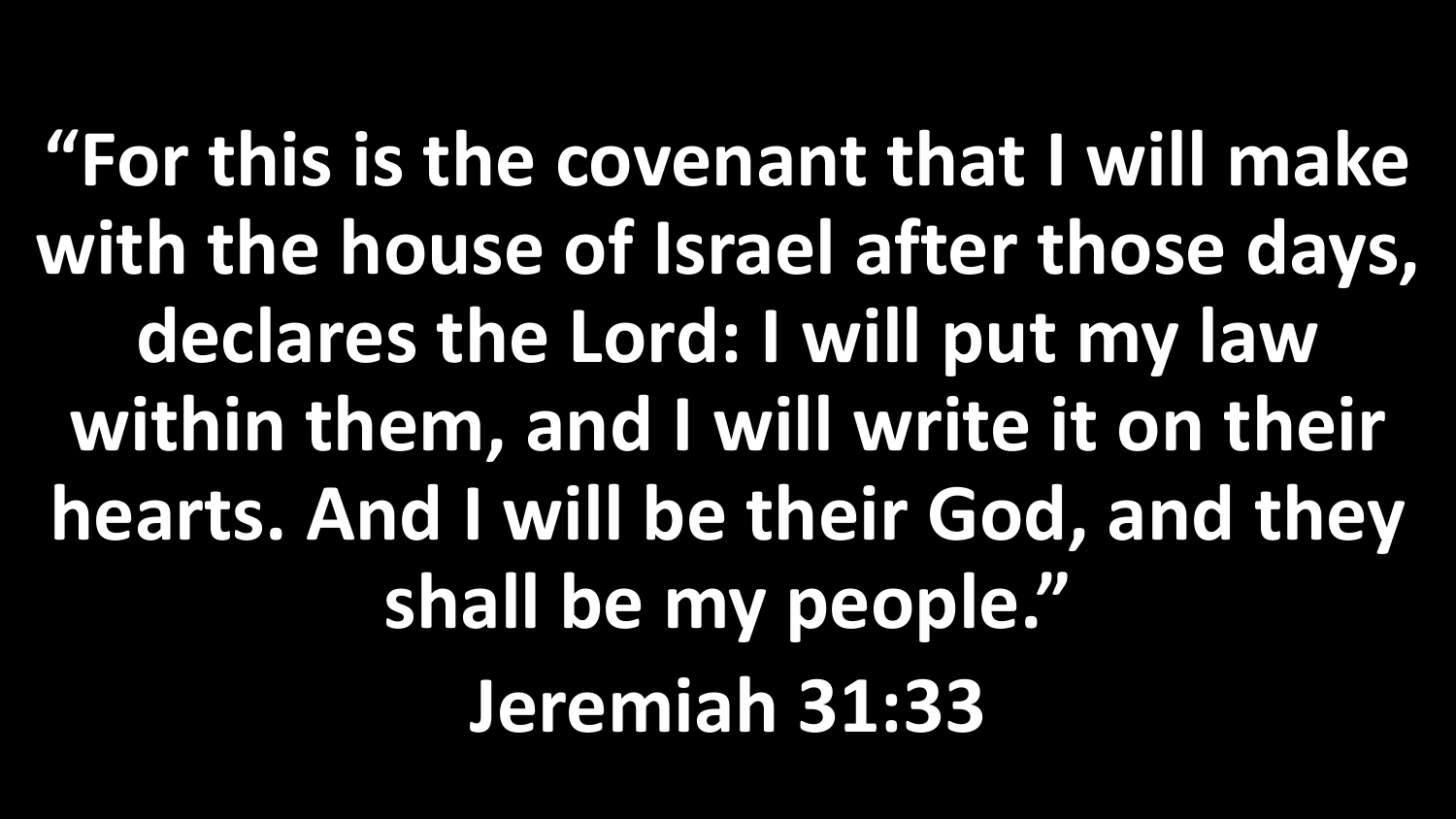**" <sup>26</sup>And I will give you a new heart, and a new spirit I will put within you. And I will remove the heart of stone from your flesh and give you a heart of flesh. <sup>27</sup>And I will put my Spirit within you, and cause you to walk in my statutes and be careful to obey my rules." Ezekiel 36:26-27**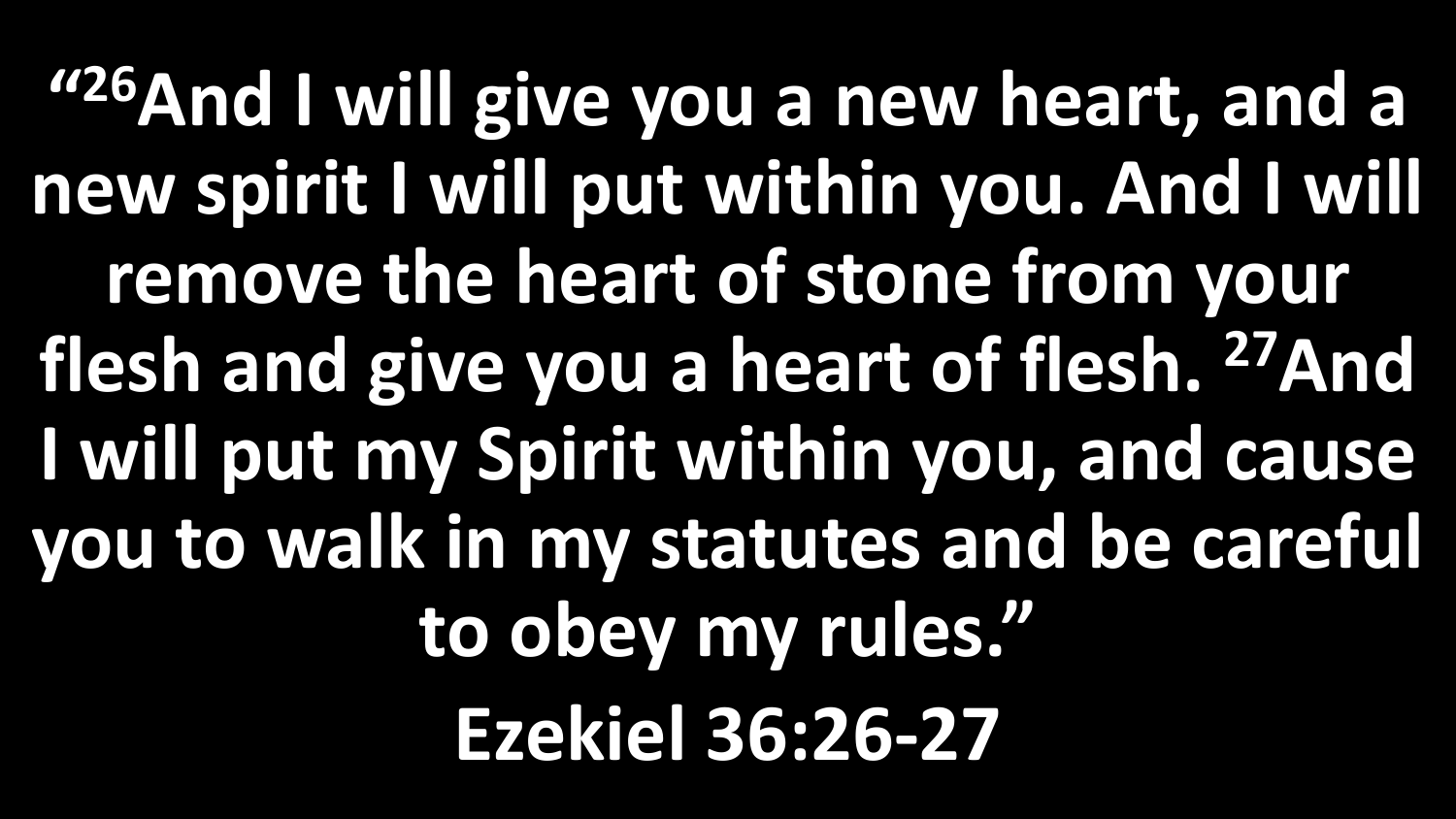## Strengthened by God's Blessings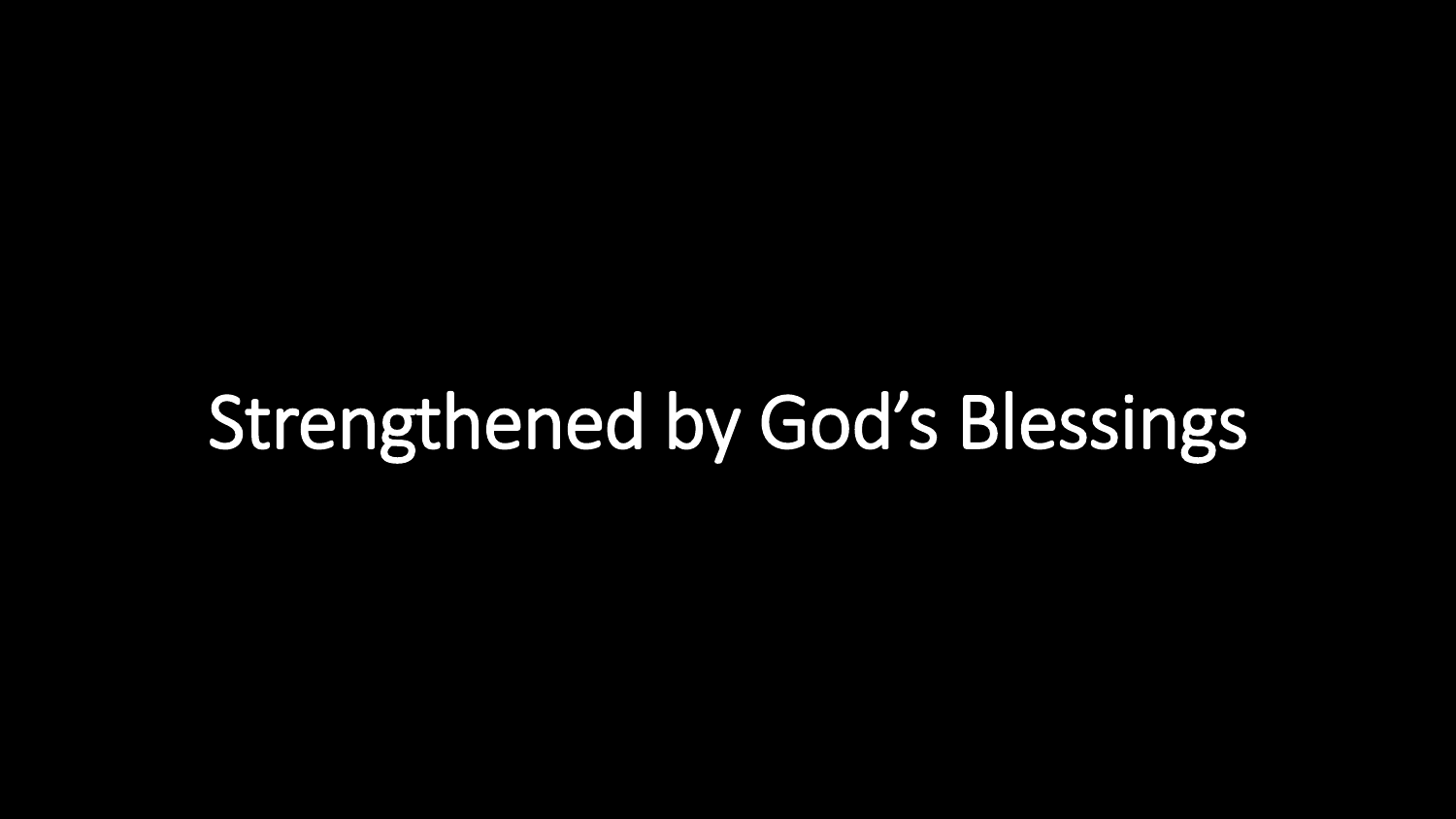Ways We Seek Affirmation

• **The Glory of Man (John 12:42-43)** •**"The fear of man lays a snare, but whoever trusts in the Lord is safe." (Proverbs 29:25)**

- •**The Failure of Man (Luke 18:9-14)** •**"Rejoice with those who rejoice, weep with those who weep." (Romans 12:15)**
- •**Affirming Yourself**